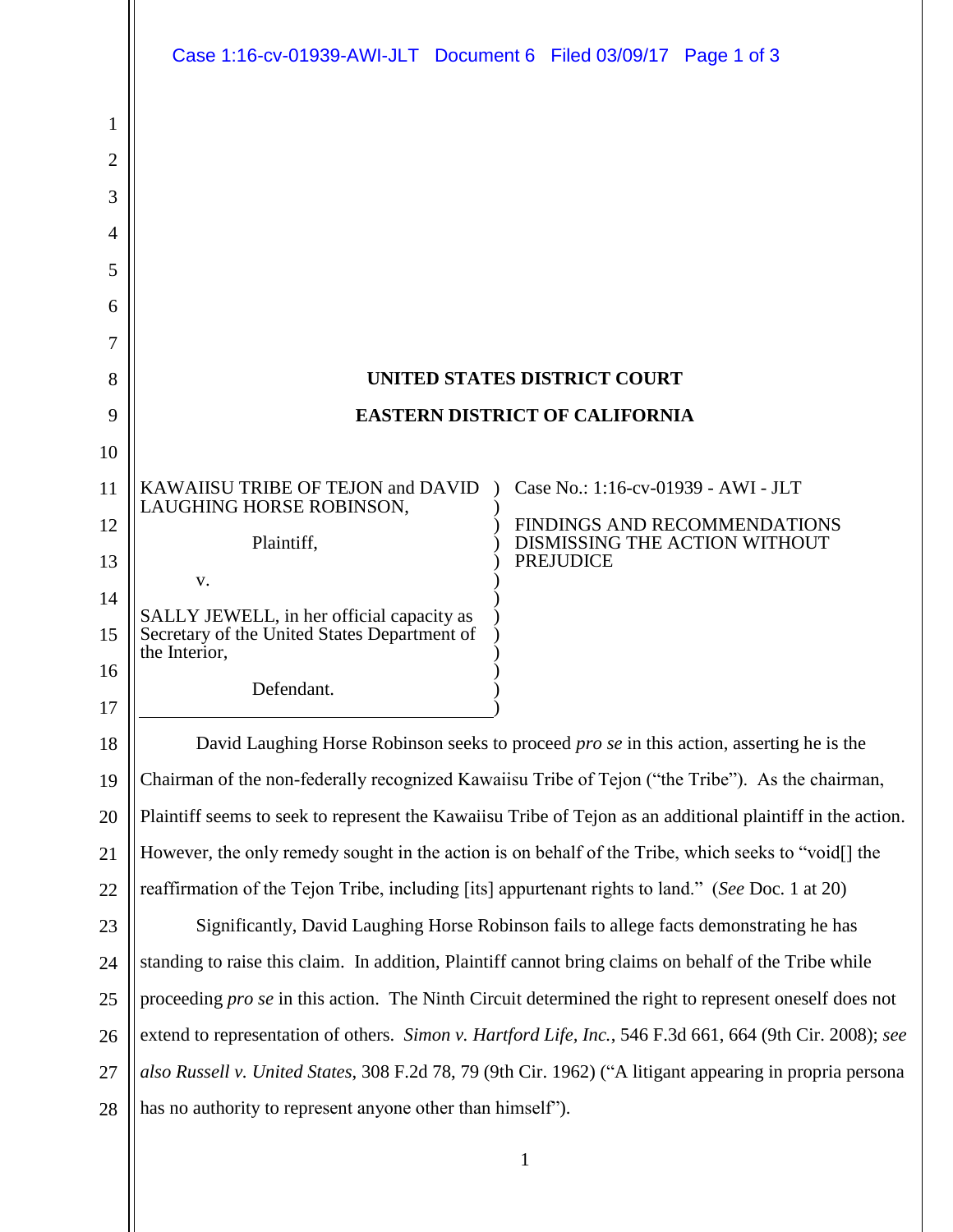## Case 1:16-cv-01939-AWI-JLT Document 6 Filed 03/09/17 Page 2 of 3

The Court ordered David Laughing Horse Robinson to show cause in writing why the action should not be dismissed for lack of standing on January 30, 2017. (Doc. 4) The Court granted his request for an extension of time to respond. (Doc. 5) Accordingly, he was to file a response to the Court's order no later than March 5, 2017. (*Id.*) However, to date, he has not done so.

5 6 7 8 9 10 11 12 13 14 15 16 17 18 19 Importantly, as the Court previously informed David Laughing Horse Robinson, "[a] corporation may appear in federal court only through licensed counsel." *United States v. High Country Broad. Co.*, 3 F.3d 1244, 1245 (9th Cir. 1993); *see also D-Beam Ltd. P'ship v. Roller Derby Skates, Inc*., 366 F.3d 972, 973-74 (9th Cir. 2004) ("It is a longstanding rule that [c]orporations and other unincorporated associations must appear in court through an attorney"). As explained the Supreme Court, the rationale for a rule requiring corporations to appear in federal court through an attorney "applies equally to all artificial entities." *Rowland v. Cal. Men's Colony, Unit II Men's Advisory Council*, 506 U.S. 194, 202 (1993). Consequently, this Court and others have determined the "[t]he rationale for this rule applies equally to an Indian tribe." *Burley v. San Joaquin County Sheriff's Office*, 2010 WL 2574024 at \*1 (E.D. Cal. June 2010); *see also See New Jersey Sand Hill Band of Lenape & Cherokee Indians v. California,* 2009 WL 3488683, at \*1 (N.D. Cal. Oct. 26, 2009) (evaluating only the claims brought by an individual plaintiff and declining to evaluating the tribe's claims, in accordance with a local rule that precluded a *pro se* party from appearing on behalf of an entity). Thus, David Laughing Horse Robinson is unable to represent the claims of the Kawaiisu Tribe of Tejon in this action.

20

1

2

3

4

Accordingly, the Court **RECOMMENDS**:

21

1. The action be **DISMISSED** without prejudice for lack of standing; and

22

2. The Clerk of Court be **DIRECTED** to close the matter.

23 24 25 26 27 28 These Findings and Recommendations are submitted to the United States District Judge assigned to the case, pursuant to the provisions of 28 U.S.C. § 636(b)(1)(B) and Rule 304 of the Local Rules of Practice for the United States District Court, Eastern District of California. Within fourteen days of the date of service of these Findings and Recommendations, any party may file written objections with the court. Such a document should be captioned "Objections to Magistrate Judge's Findings and Recommendations." The parties are advised that failure to file objections within the

2